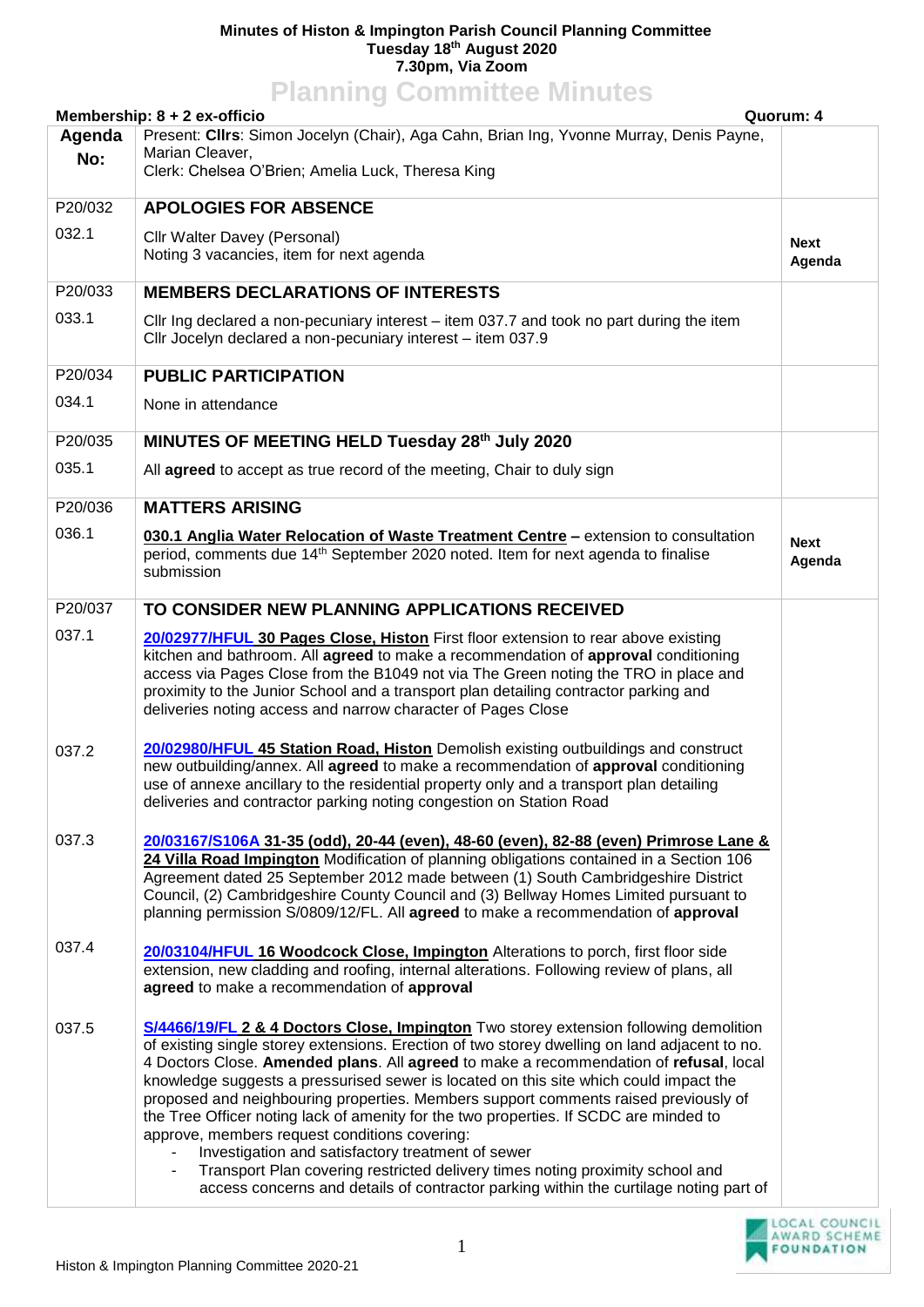|         | the road is un-adopted                                                                                                                                                                                                                                                                                                                                                                                                                                                                                                                                                                                                                               |  |
|---------|------------------------------------------------------------------------------------------------------------------------------------------------------------------------------------------------------------------------------------------------------------------------------------------------------------------------------------------------------------------------------------------------------------------------------------------------------------------------------------------------------------------------------------------------------------------------------------------------------------------------------------------------------|--|
| 037.6   | 20/03162/HFUL 31 Nuns Orchard, Histon Proposed new single storey extension to the<br>side and rear of the property, existing brickwork to be rendered over and existing dormers<br>to be re-clad in cedral board. All agreed to make a recommendation of approval subject to<br>parking for the property to be within the curtilage and a transport plan to be submitted and<br>approved prior to development detailing contractor parking and deliveries noting Nuns<br>Orchard is a restricted street as identified in the Histon & Impington Neighbourhood Plan<br><b>Policy HIM05</b>                                                            |  |
| 037.7   | 20/03119/HFUL 27 Mill Road, Impington Demolition of existing conservatory and ground<br>floor extension with part 1st floor rear extension. Cllr Ing took no part in the discussion and<br>turned off his camera during this item. All agreed to make a recommendation of approval                                                                                                                                                                                                                                                                                                                                                                   |  |
| 037.8   | S/4295/19/FL Impington Village College New Road, Impington Erection of one two-<br>storey building (Class D1) for educational use and erection of one single-storey building<br>(Class D1) for educational use associated landscaping car parking and replacement<br>grounds storage facility. Revised Drainage Plan. Members felt they could not add any<br>expert knowledge to this document and agreed to make no recommendation                                                                                                                                                                                                                  |  |
| 037.9   | 20/03248/HFUL 9 Farmstead Close, Histon Demolition of front porch, rear conservatory<br>and existing single storey side extension roof structure. Construction of front porch, rear<br>single storey and first floor extension including internal and roof alterations. All agreed to<br>make a recommendation of refusal, parking insufficient and contrary to both SCDC Policies<br>and Histon & Impington Neighbourhood Plan for a five bedroom dwelling, materials out of<br>keeping with streetscene. If SCDC are minded to approve, conditions covering deliveries<br>and contractor parking requested noting proximity to cul-de-sac location |  |
| 037.10  | <b>SCDC Street Trading Consent Application</b>                                                                                                                                                                                                                                                                                                                                                                                                                                                                                                                                                                                                       |  |
|         | Trading Name: No 35<br>Location: The Rose and Crown Car Park, 2 Glebe Way, Impington,<br>Days: Mondays to Saturdays<br>Times: 15:00 - 22:00<br>Selling: Hot Food<br>Comments to be received by 10 <sup>th</sup> September 2020, all <b>agreed</b> to make a recommendation<br>of approval                                                                                                                                                                                                                                                                                                                                                            |  |
| P20/038 | <b>Consultation</b>                                                                                                                                                                                                                                                                                                                                                                                                                                                                                                                                                                                                                                  |  |
| 038.1   | <b>Ministry of Housing, Communities and Local Government - Changes to Planning</b><br><b>Policy &amp; Regulation</b> Comments to be received by 1 <sup>st</sup> October<br>Consultation Document - Click Here<br>Item for next agenda, all Councillors to review documentation and feedback at next meeting                                                                                                                                                                                                                                                                                                                                          |  |
| 038.2   | <u><b>Greater Cambridge Shared Planning - North East Cambridge Action Plan - Draft Plan</b></u><br>Comments to be received by 5 <sup>th</sup> October<br>Consultation Website and Material - Click Here . Item for next agenda, all Councillors to<br>review and encouraged to attend webinars                                                                                                                                                                                                                                                                                                                                                       |  |
|         | Zoom events<br>3. Climate change and water Monday 17 August; 12:30pm to 1:30pm<br>Event link: Q&A 3 - join the online event. Cllr Ing attended and verbally briefed<br>Committee covering: request for flooding to be reported to CCC; Allotments; Energy<br>Masterplan; High Density development and Employment site, impact on neighbouring<br>Parishes                                                                                                                                                                                                                                                                                            |  |
|         | 4. Open spaces and biodiversity Wednesday 26 August; 6pm to 7pm<br>Event link: Q&A 4 - join the online event                                                                                                                                                                                                                                                                                                                                                                                                                                                                                                                                         |  |
|         | 5. Homes and community facilities Thursday 3 September; 12:30pm to 1:30pm<br>Event link: Q&A 5 - join the online event                                                                                                                                                                                                                                                                                                                                                                                                                                                                                                                               |  |
|         | 6. Design and density Wednesday 9 September; Time: 6pm to 7pm<br>Event link: Q&A 6 - join the online event                                                                                                                                                                                                                                                                                                                                                                                                                                                                                                                                           |  |